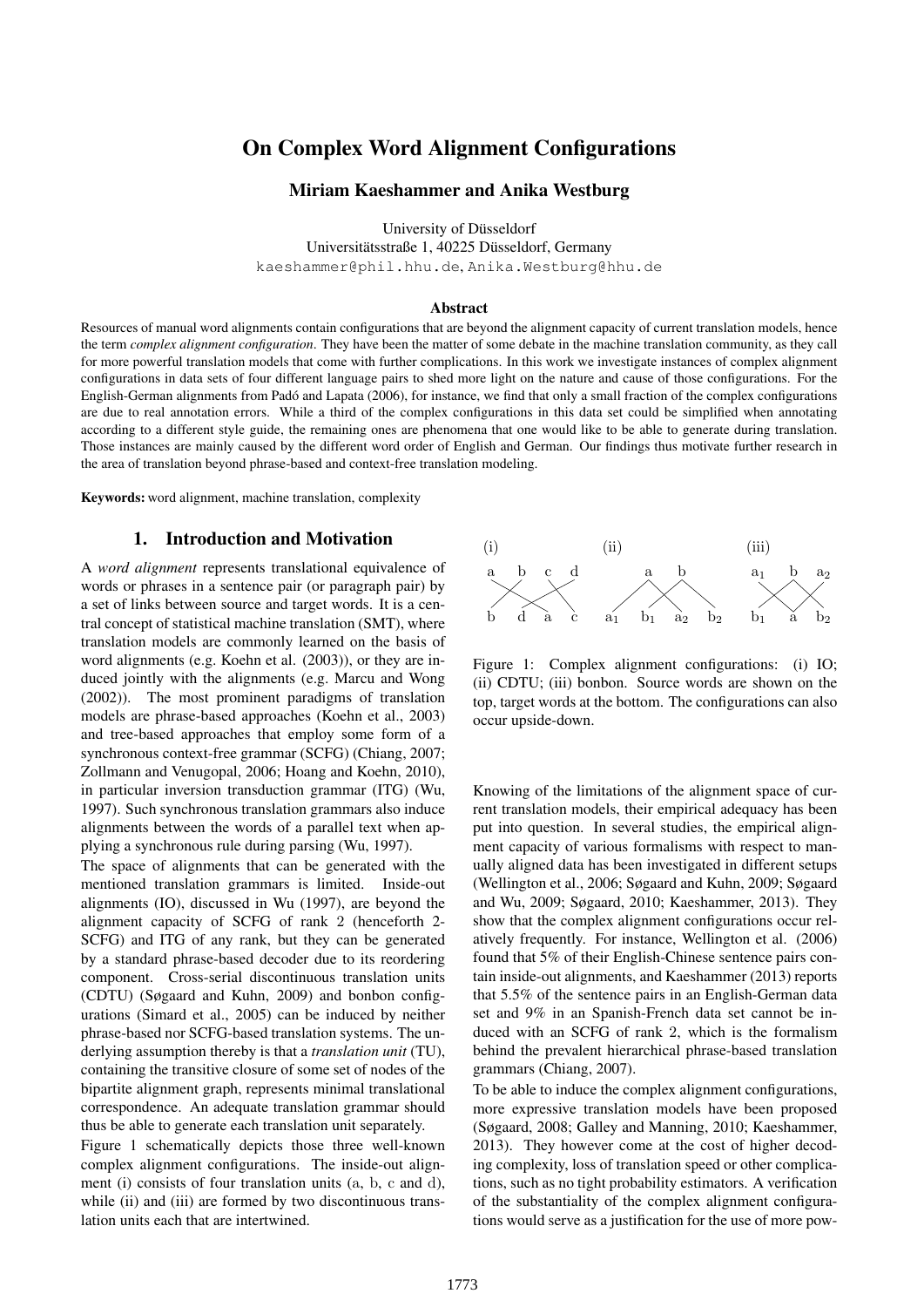erful translation models and further research in that area. To this end, it is necessary to examine instances of complex alignment configurations instead of merely relying on their frequency counts.

In this paper, we thus investigate the nature of the complex alignment configurations that occur in hand-aligned data. We approach this task by manual categorization of the complex alignment configurations. Our categories address the issue of whether the involved alignments adhere to the corresponding alignment guidelines or whether they are annotation errors. We furthermore identify alignments that are correct with respect to the guidelines of the data set, but which are disputable since other guidelines would align them in a different way, leading to fewer complex alignment configurations. We furthermore point out which linguistic phenomena cause the complex configurations in our data, and we address the question of how necessary they are for translation. To the best of our knowledge the available word alignment resources have not been studied with respect to these aspects so far.

## 2. Alignment Data Sets and Guidelines

While large-scale word alignments are created automatically, mostly in an unsupervised fashion (e.g. Och and Ney (2000)), a number of gold alignment data sets for several language pairs exist. They are manually created, high quality reference alignments that have emerged from various projects and shared tasks on word alignment. They vary in size, annotation methodology, alignment guidelines and original purpose.

In this investigation, we concentrate on data sets that have also been explored in previous studies on empirical alignment capacity: the manual alignments of 987 English-German (*en-de*) sentence pairs from Europarl, whose original purpose was the projection of semantic roles (Pado´ and Lapata, 2006), and the Europarl data sets described in Graça et al. (2008a) for the combinations of English (*en*), French (*fr*) and Spanish (*es*), each containing 100 sentence pairs.

Since annotating word alignments is a non-trivial task, different sets of alignment guidelines have been developed. The *en-de* data is aligned following the style guide of the Blinker Project, specified in Melamed (1998), which was concerned with English-French alignment. The *en-fr-es* data is aligned according to guidelines provided in Graça et al. (2008b). They are a refined version of the style guide for English-Spanish alignment by Lambert et al. (2005).

The basic assumptions in the guidelines are similar. Their goal are full-text alignments (as opposed to sample word alignments), and they strive to align units of the same meaning on both sides that are as small as possible, but that include as many words as necessary. While in the Blinker style guide only one type of alignment link is used, the *enfr-es* data is aligned with S(ure)-links resp. P(ossible)-links if the correspondence is valid in every resp. some context. However, since in the previous experiments no distinction is made between the types of links, we will not differentiate between them either.

The style guides differ, of course, in many, sometimes language-specific, details. We only review those which we came across when studying the complex alignment configurations in the data.

Anaphora If a pronoun occurs in one sentence with its antecedent and does not have a translation in the other language, both the antecedent and the pronoun are aligned to the translation of the antecedent as specified in the Blinker guidelines. According to the Lambert guidelines however, such anaphoric links between a pronoun in one language and a co-referent noun or proper noun in the other language are not licensed because they cannot be considered translations of each other.

Repetitions According to the Blinker guidelines, for repetitions that occur only in one language, but not in the other, all instances of the repetition are linked to the one translation. This stands in contrast to the Lambert guidelines which state that only the first instance of the repetition is aligned while the subsequent ones are without correspondence.

Punctuation The style guides generally agree on how to align punctuation marks. However, the Blinker guidelines explicitly advise to align similar punctuation symbols which occur in different quantities on the two sides such that as few crossing links as possible arise. This can also mean that punctuation symbols remain unaligned. Even though the Lambert and Graça style guides do not contradict this guideline, the Graça data contains alignments that do not adhere to it.

## 3. Investigation

This section presents the details of our investigation of complex alignment configurations.

## 3.1. Complex Alignment Configurations

The alignment configurations of interest are those which cannot be induced with a 2-SCFG (or equivalently a 2-ITG without normal form constraint). Those are IO alignments, CDTUs, bonbon alignments and certain multigap  $DTUs.<sup>1</sup>$ Interestingly, we found that there is another class of configurations that is beyond the alignment capacity of phrasebased and 2-SCFG-based translation models, which has not been reported before. They consist of a discontinuous TU with one gap  $(x \in \mathbb{R})$  in the following) and three other translation units (a, b and c). The four TUs are configured in a similar way as the inside-out alignment, i.e. no three of the four TUs form a continuous sequence in the source and target strings. More specifically, the configurations can be described by the following patterns: (i) one of the set  $\{xabc,$ abxc} on one side, and one of the set  $\{bx_1acx_2, x_1cax_2b\}$ on the other side, or (ii) one of the set  $\{axbc, abcx\}$  on one side and one of the set  $\{bx_1cax_2, x_1acx_2b\}$  on the other side, assuming that same letters are aligned and therefore form a TU. We name the configurations in this class IO-DTUs. Figure 2 shows two examples. Some other combinations of the TUs a, b, c and x are also beyond the alignment capacity of 2-SCFG, but they coincide with the already known IO alignments.

<sup>&</sup>lt;sup>1</sup>Namely those multigap TUs where the words in the gaps form more than two continuous sequences of aligned source and target words, e.g. DTUs with three or more gaps on one side.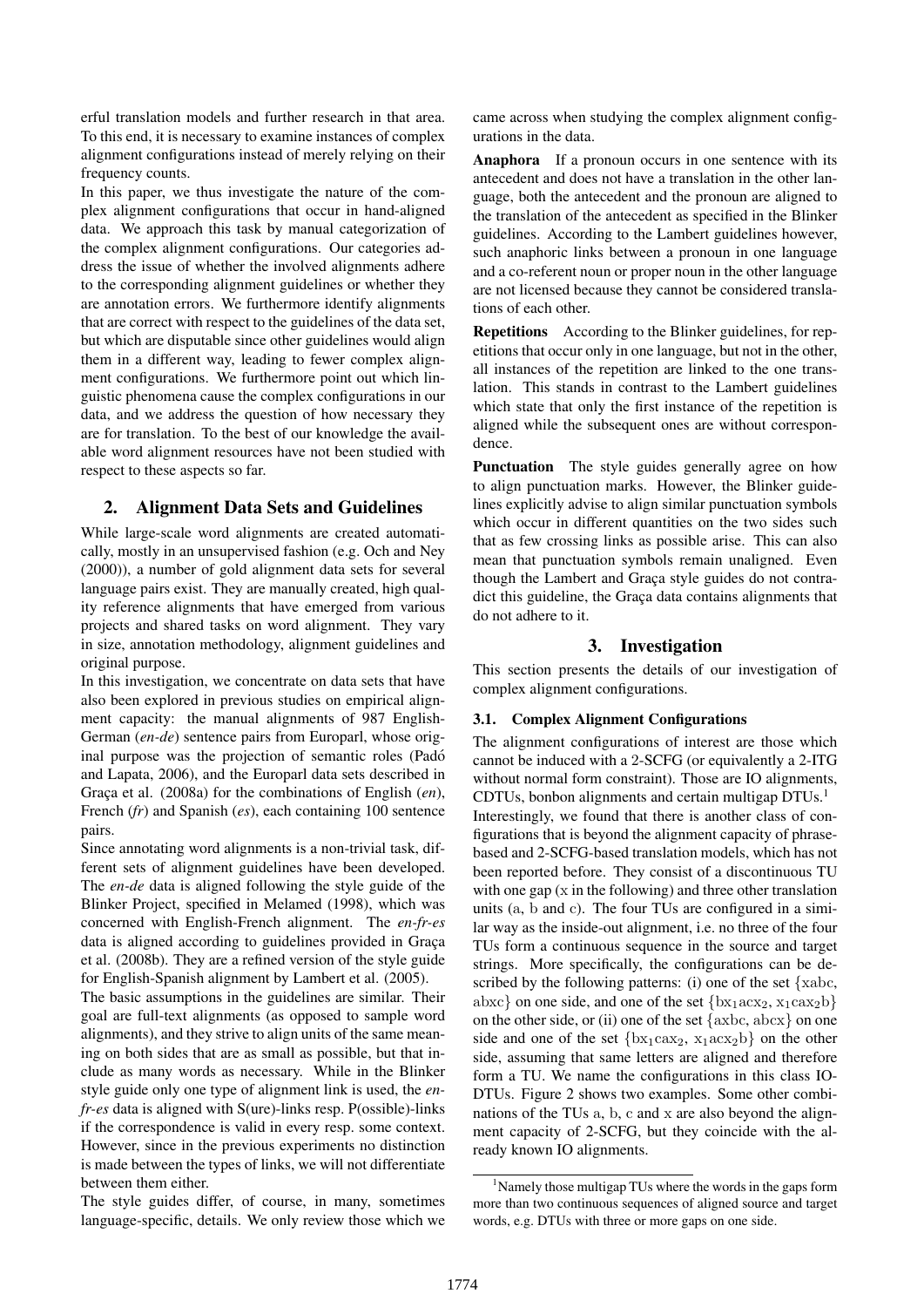

Figure 2: IO-DTU: new complex alignment configurations

Note that SCFGs of higher rank than 2 could induce IO alignments, IO-DTUs and multigap DTUs, but not CDTUs and bonbon alignments. However, higher ranks than 2 are disadvantageous for parsing/translation complexity. In contrast, all of the above mentioned complex alignment configurations, except a subset of the multigap DTUs, are beyond the alignment capacity of ITG in general (Søgaard and Wu, 2009). This is because ITG requires constituents on the target side to be in the same order as on the source side or exactly in reverse order. The finding of a new class of configurations beyond ITG, the IO-DTUs, means that lower bounds on translation unit error rate are higher than reported in Søgaard and Wu (2009).

We automatically identified the complex alignment configurations in our data, leaving aside unaligned words. To be considered as distinct, configurations of the same structure have to differ on all translation units, or, if they overlap, the overlap has to occupy a different part of the configuration.<sup>2</sup> See Table 1 for the statistics of the data. For visualization of the word alignments, we used the Tree-Alignment Visualizer (Maillette de Buy Wenniger et al., 2010).

#### 3.2. Categories and Classification

We inspected each complex alignment configuration and classified it into one of the following categories:<sup>3</sup>

Annotation error A link is an obvious annotation error if we can neither find a guideline that justifies the link nor think of any context in which the indicated translational equivalence would hold. By removing it, the alignment configuration is not complex anymore. See Figure 3 for an example.<sup>4</sup>

Artifact of style guide A link is correct with respect to the style guide of the data (i.e. the Blinker guidelines for the *en-de* alignments). However, its existence is arguable since a different established style guide (i.e. the Lambert guidelines) would have aligned the phenomenon differently, thereby simplifying the configuration. The details about such differences in the style guides have been worked out in Section 2. Figure 4 shows an example of anaphor alignment.

Correct alignment All translation units that are part of the complex configuration are correctly aligned. Figure 5 shows an example.

Table 2 shows the classification results. If several overlapping configurations are caused by the same dubious link, we only count them once.

For all of the investigated data sets, no or very few complex alignment configurations are due to real annotation errors. In the *en-de* data, quite a large portion of complex configurations (32.8%) are caused by artifacts of the Blinker guidelines. Thereof  $58.1\%$  are due to anaphora, and  $41.9\%$ are due to repetitions. In the *en-fr-es* data, all complex configurations in the artifact category are due to questionable punctuation alignment.

The remaining complex alignment configurations, 55.7% in the *en-de* data and > 83% in each of the *en-fr-es* data sets (see Table 2), are those which are correctly aligned and therefore interesting for translation modeling. We will therefore further examine them in the following section.

### 3.3. Phenomena and Translation

First, we shed more light on which linguistic phenomena elicit the complex alignment configurations. This is of course dependent on the language pair. The issue of how important those configurations are for translation will also be considered.

#### 3.3.1. English-German

In the *en-de* data, most complex alignment configurations are caused by the different word orders of the English and German sentences. While English sentences follow SVO order, the order of German constituents in a sentence is less rigid, traditionally described within the topological field model (Höhle, 1983).<sup>5</sup> In a nutshell, the position of the verbs in a German sentence is fixed: the finite verb occupies the second position of the sentence, the *left bracket* (LB), in main clauses, or the final position, the *right bracket* (RB), in subordinate clauses. Non-finite verbs are also located in the right bracket, but left of the finite verb if there is one. Argument and modifier constituents of the sentence are located between this verbal frame, in the *middle field*; however, in verb-second clauses, the initial position (the *initial field*) is filled by one constituent. The preference for a specific ordering of the arguments and modifiers is influenced by many syntactic and non-syntactic factors, e.g. pronominalization and pragmatic constraints. Certain word orders lead to IO alignments, as will be exemplified in the following. Figure 5 shows an example of a German main clause, in which both sentence brackets are filled, showing how the auxiliary-participle combination which is adjacent in English is placed in very distant parts of the German sentence.

<sup>&</sup>lt;sup>2</sup>The reason is that the overlapping TUs might not be the discussable ones. This is slightly different than the methodology of Søgaard and Wu (2009) where configurations have to differ on all TUs to be counted as distinct configurations when they determine lower bounds on translation unit error rate.

<sup>&</sup>lt;sup>3</sup>Note that none of the authors was part of the original annotation body of any of the data sets. We have drawn our knowledge from the published annotation style guides and patterns observed in the annotated data. Our decisions have been made to the best of our knowledge on the basis of this information.

<sup>4</sup> For the sake of clarity, all figures show only the links of the alignment which make up the complex alignment configuration. Assume the other words are aligned appropriately.

 ${}^{5}$ Refer to Telljohann et al. (2012, Section 3.1) for a short introduction to the topological field model.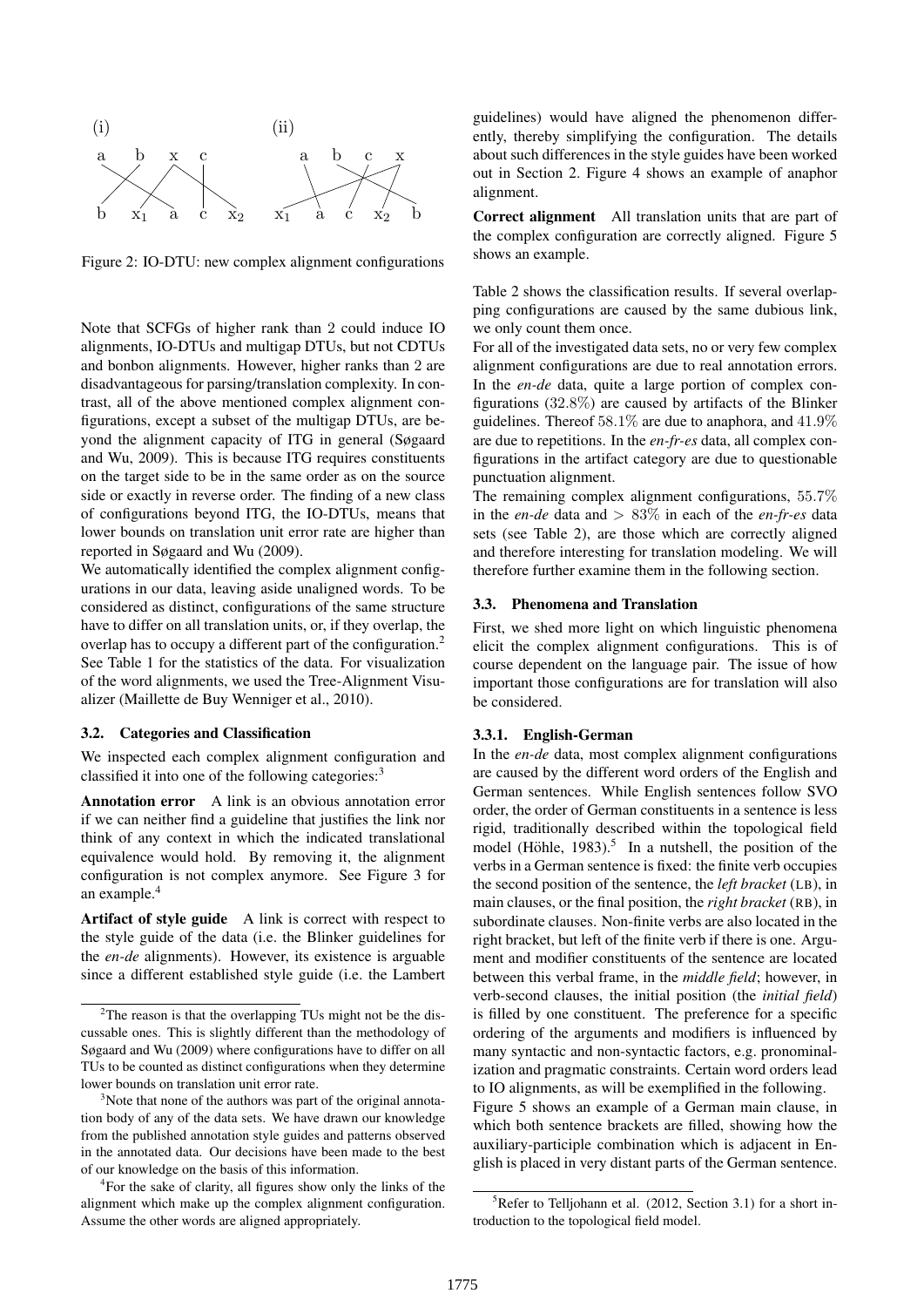the EU 's budget planning must be flexible enough to cope with unforeseen expenditure

der EU-Haushaltsplan muss flexibel genug sein, um unvorhergesehene Ausgaben decken zu können Figure 3: IO alignment due to an annotation error: *unforeseen - EU-Haushaltsplan* (*en-de*, sent. 183)

I have a question concerning the last comment made by the Commissioner

Zur letzten Bemerkung der Frau Kommissarin möchte ich ihr eine Frage stellen

Figure 4: CDTU; *Commissioner - ihr* is correctly aligned according to the Blinker guidelines (*en-de*, sent. 887)

The subject *1813 Menschen* and the prepositional phrase *in* 31 Ländern are located in the middle field of the German sentence. Together with the verbs, they are ordered in such a way that an IO alignment is created. Figure 6 shows a similar example, but where the German sentence is verbfinal since it is a subordinate clause. The complementizer is usually analysed as filling the left bracket. Here, the subject (*die israelischen Streitkräfte*), a prepositional phrase (*aus einer Stadt*) and a reflexive pronoun (*sich*), elicited by the fact that the English verb *withdraw* translates into the German reflexive verb *sich zurückziehen*, are located in the German middle field. Together with the finite verb, the IO alignment is created. Even though not shown in the examples, the German initial field can also be involved in creating IO alignments.

A related phenomenon is the translation of an English verb into a German separable particle verb. While the core of the German finite verb remains in the left sentence bracket in main clauses, the particle is found at the end of the clause in the right sentence bracket. Together with the English verb, this configurations forms a DTU which, in combination with the other arguments and modifiers of the clause, can lead to an IO alignment or IO-DTU.

While 56.5% of the aforementioned IO alignments and IO-DTUs occur with fairly literally translated TUs that differ in their ordering (as in the sentence pairs in Figure 5, 6 and 7), the rest is part of rather free translations or freely translated TUs, sometimes crossing clause boundaries. Figure 8 shows an example. Free translations also give rise to a few CDTUs and bonbon alignments.

A question that often arises when considering the complex alignment configurations is whether they are essential for translation. For the examples of IO/IO-DTU alignments due to different word orders of literally translated TUs on the clause level, we therefore additionally investigated the sentence pairs according to the following criterion: Given one sentence of the sentence pair (e.g. English) as input to a translation system, and given that the translation model yields the provided target (e.g. German) translations of each TU, is the provided target (e.g. German) sentence the only valid translation?

Consider Figure 5 as an example. When translating from English to German, a German sentence with the provided TUs but with a simpler alignment could be produced, e.g. 1999 wurden 1813 Menschen in 31 Ländern *hingerichtet*. The same holds for the other direction, e.g. *in* *31 countries, 1813 people were executed in 1999*. In contrast to that, given the German sentence in Figure 6 as input, and given that the model provides the shown English TUs, the English sentence in Figure 6 is the only valid translation, due to the strict English word order. Only the prepositional phrase *from a city* could potentially be placed at the beginning of the clause. However, it is very marked in this position and it therefore obtains a strong focus which it does definitely not have in the original sentence.

Figure 7 shows an IO alignment which involves a focus adverb (*also*/*auch*). The complicacy of this is that it is often impossible to unambiguously determine the focus denoted by the adverb in a single sentence (Sudhoff, 2010). Since our data sets neither include context beyond the aligned sentence pair nor intonation information, we are not able to judge whether a reordering of the involved constituents would lead to an equally good translation (without complex alignment). In the given sentence pair, for the direction *en*→*de*, it is for instance grammatical to place *auch* at the very beginning or end of the middle field, which would simplify the configuration. However, this probably changes the focus, so we decide against making a statement about alternative translations via a different word ordering. A further complication is that in some sentence pairs, the focus denoted by a focus adverb in the English sentence is obviously different than in the German sentence. Negation particles and their scope are similar to the focus adverbs.

Under the given criterion, for 48.6% of the IO/IO-DTUs caused by word order, an equally good translation without complex configuration can be found when translating from English to German. For the remaining ones, a different translation would involve possible scope/focus changes. In the other direction  $(de\rightarrow en)$ , 31.4% of the cases can be simplified, and 28.6% involve a possible change in scope/focus. Remarkably, in 40% of the cases, the word order that involves the IO/IO-DTU is the only possible one, given the criterion defined above.

Only 11 of the complex alignment configurations in category (III) are not due to the above explained word order phenomena. They arise from a variety of phenomena, including local nominal discontinuities on both sides which lead to a bonbon alignment, infinitive clauses where *um . . . zu* in German and *to* in English form a DTU in combination with a verbal DTU such that *zu* is in its gap creating a CDTU, and coordinations where the order within the conjuncts is different in English and German creating an IO or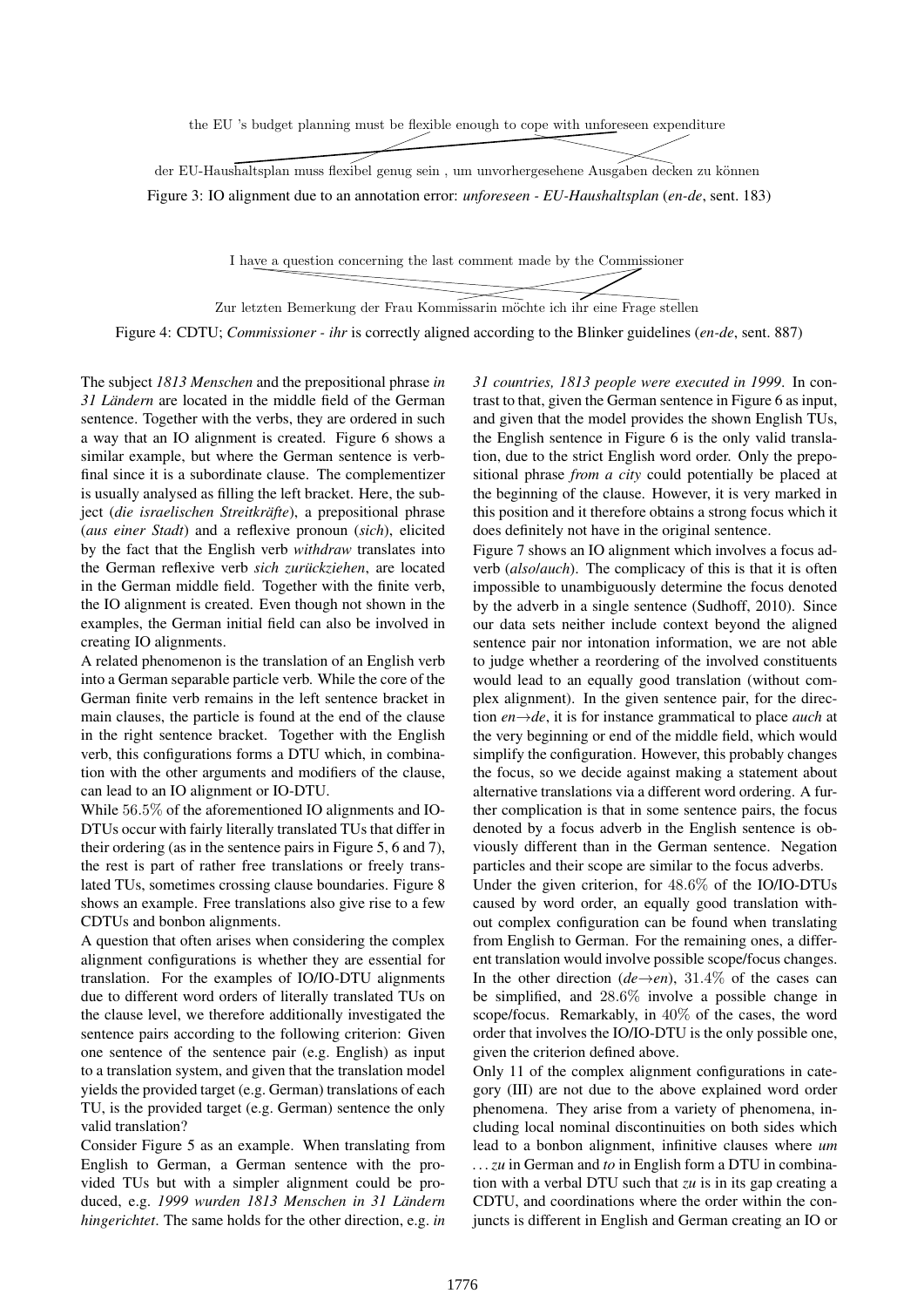|                             | $en-de (30)$ | en-fr             | en-es | $es$ -fr |
|-----------------------------|--------------|-------------------|-------|----------|
| Sentence pairs              | 694          | 100               | 100   | 100      |
| Sentence pairs with         | 116          |                   |       |          |
| at least one compl. config. |              |                   |       |          |
| IО                          | 92           | ာ                 |       |          |
| <b>IO-DTU</b>               | 38           |                   |       |          |
| <b>CDTU</b>                 | 34           |                   | 0     | 6        |
| Bonbon                      | 5            |                   | 0     |          |
| Multigap                    | 8            | $\mathbf{\Omega}$ |       |          |

Table 1: Data characteristics and frequency of the complex alignment configurations (number in parentheses: sentence length cut-off)

|       |                   |       | $en-de (30)$ | en-fr | en-es | $es$ -fr |
|-------|-------------------|-------|--------------|-------|-------|----------|
| (I)   | Error             |       | 0.115        | 0.000 | 0.000 | 0.000    |
| (II)  | Artifact          |       | 0.328        | 0.167 | 0.000 | 0.111    |
| (III) | Correctly aligned |       | 0.557        | 0.833 | 1.000 | 0.889    |
|       |                   | Ю     | 0.822        | 0.200 | 1.000 | 0.125    |
|       | <b>IO-DTU</b>     | 0.096 | 0.200        | 0.000 | 0.125 |          |
|       | from $(III)$      | CDTU  | 0.068        | 0.200 | 0.000 | 0.750    |
|       | <b>Bonbon</b>     | 0.014 | 0.400        | 0.000 | 0.000 |          |

Table 2: Ratio of the classes of complex alignment configurations

IO-DTU together with the verb.

## 3.3.2. English-French

The *en-fr* data of course includes the often cited bonbon alignment due to the French two-part negation that frames the finite verb, and a verbal DTU with the gap on the English side that is usually elicited by the use of an auxiliary because of the negation. Figure 9 (top half) shows an example from the data set.

If the French negation occurs in combination with a complex French verbal unit, e.g. in a compound tense, a CDTU is formed, since *ne* precedes the verbal TU and *pas* interrupts it.

CDTUs and bonbon alignments caused by the French negation can generally not be resolved by reordering in analogy to the IO/IO-DTU alignments, because of the strict rules of placement of negation in relation to verbs in the involved languages. For generating these configurations, translations models beyond phrase-based and SCFG-based models are thus necessary. Further considerations about the translation of these structures are presented in Section 4.

The IO/IO-DTU configurations in the *en-fr* data are again caused by different word orders. They involve an adverb, which is placed at the beginning of the sentence in English, but between the finite and the non-finite verb in French compound tenses. They are either free translations, or, if not, a different word order without the complex configuration is possible.

### 3.3.3. English-Spanish

All complex alignment configurations in the *en-es* data are IO alignments. Most of them reside in rather free translations. The one that is created by a relatively literal translation is shown in Figure 10. It is caused by the different adjectival placement in English and Spanish (pre-nominal vs. post-nominal) and the fact that the adverbial phrase *to* *a certain extent* is located on the clause level in English, but within the noun phrase in Spanish. In this case, a more direct translation that does not require an IO alignment is possible in both translation directions.

#### 3.3.4. Spanish-French

In the *es-fr* data, all CDTUs involve a French two-part negation. We observe two different phenomena. First, if the French verb is complex, e.g. in a compound tense, the second part of the negation (*pas*) is placed after the finite verb, thus creating a cross-serial DTU. The same phenomenon is also found in the *en-fr* data, see Section 3.3.2. Second, Spanish usually does not realize pronouns in subject position. The French pronoun is then aligned to the verbal TU. In combination with a negation, the first part of the negation (*ne*) interrupts this verbal TU, creating a CDTU. An example is shown in Figure 9 in the lower half.

Just as in the *en-fr* data, the IO/IO-DTU configurations are also due to different word orders involving adverbial phrases. In the French sentences, the adverbials are placed between the finite and the infinite verb, while in Spanish they are found at the beginning of the sentence or on the right of the verb. One of the configurations occurs in a rather free translation, the other in sentences that could be reordered for a simpler alignment, but possibly involving a change of focus.

## 4. Discussion

The results of the investigation show that, while only very few of the complex alignment configurations are true annotation errors, many can be argued away with reference to other annotation guidelines. The remaining ones are those of interest for translation modeling.

Within the limited context of our analysis, we can certainly not generally answer how crucial it is for an SMT system to be expressive enough to induce complex alignment con-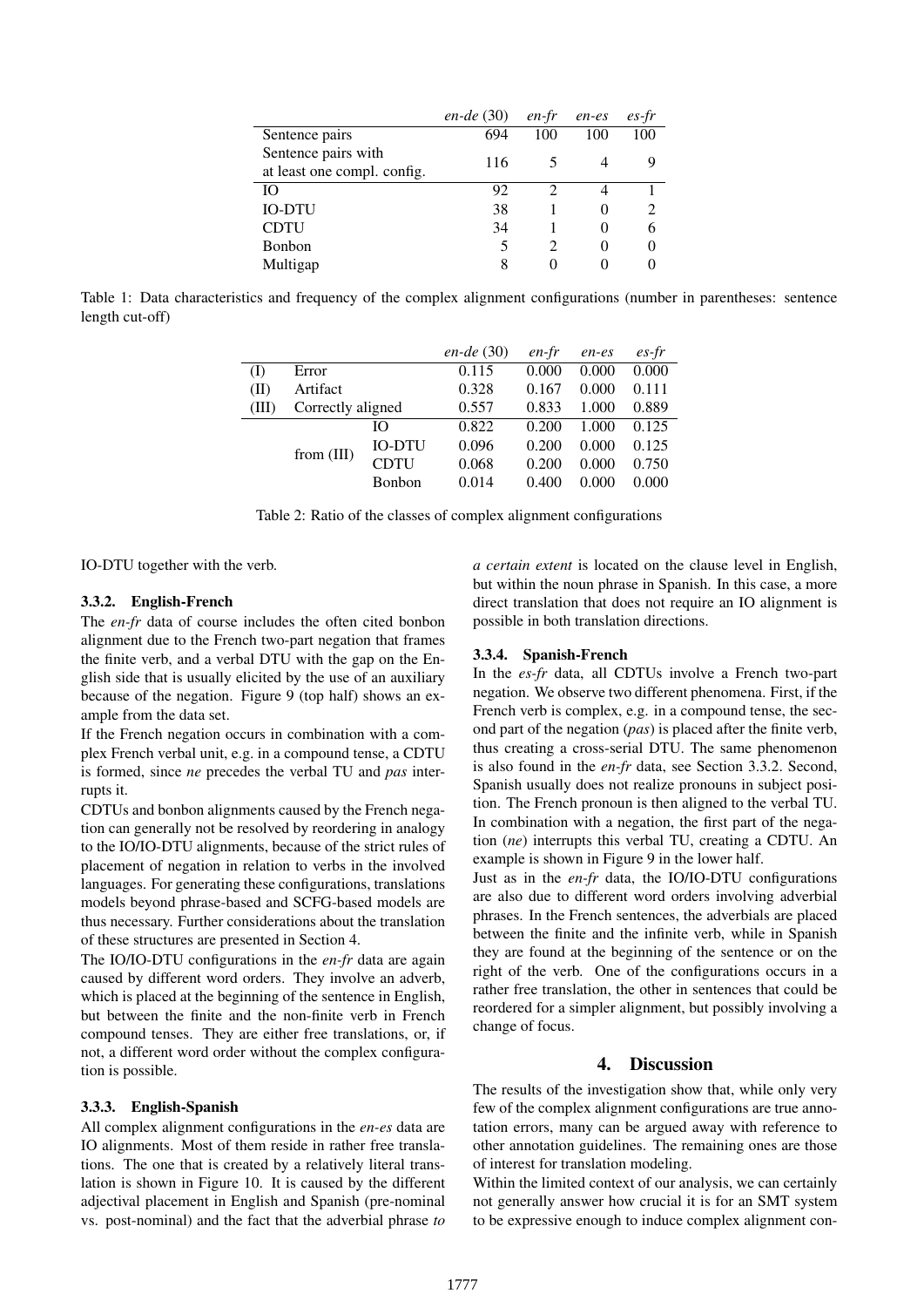

Figure 5: IO alignment due to different word orders; verb-second clause in German (*en-de*, sent. 119)



Figure 6: IO alignment due to different word orders; verb-final clause in German (*en-de*, sent. 306)



Figure 7: IO alignment due to different word orders, includes a focus adverb (*en-de*, sent. 389)

It is estimated that since 1987 , two million children have been killed in armed conflict

Seit 1987 wurden etwa 2 000 000 Kinder in bewaffneten Konflikten getötet

Figure 8: IO alignment due to different word orders in a rather free translation (*en-de*, sent. 876)



Figure 9: Bonbon alignment and CDTU due to French two-part negation (*en-fr-es*, sent. 13)

This is therefore , to a certain extent , an unnecessary debate



Figure 10: IO alignment due to modifier placement (*en-es*, sent. 59)

figurations. When thinking about this question, it is important to keep the following points in mind: Translation is concerned with producing a good/correct output string, not with producing a correct alignment. This means that generating a specific alignment is not necessarily important for generating a specific translation. It might even happen that a system produces a translation that corresponds to a complex alignment configuration on the surface, without actually having generated this complex configuration.

Furthermore, it is absolutely clear that, by paraphrasing, a good translation that is different from the one with the complex configuration present in our data can always be found. It is not possible to answer the question of whether the translation in our data is the best from all possible translation options. Deciding whether one translation is better than another one is highly subjective and depends on many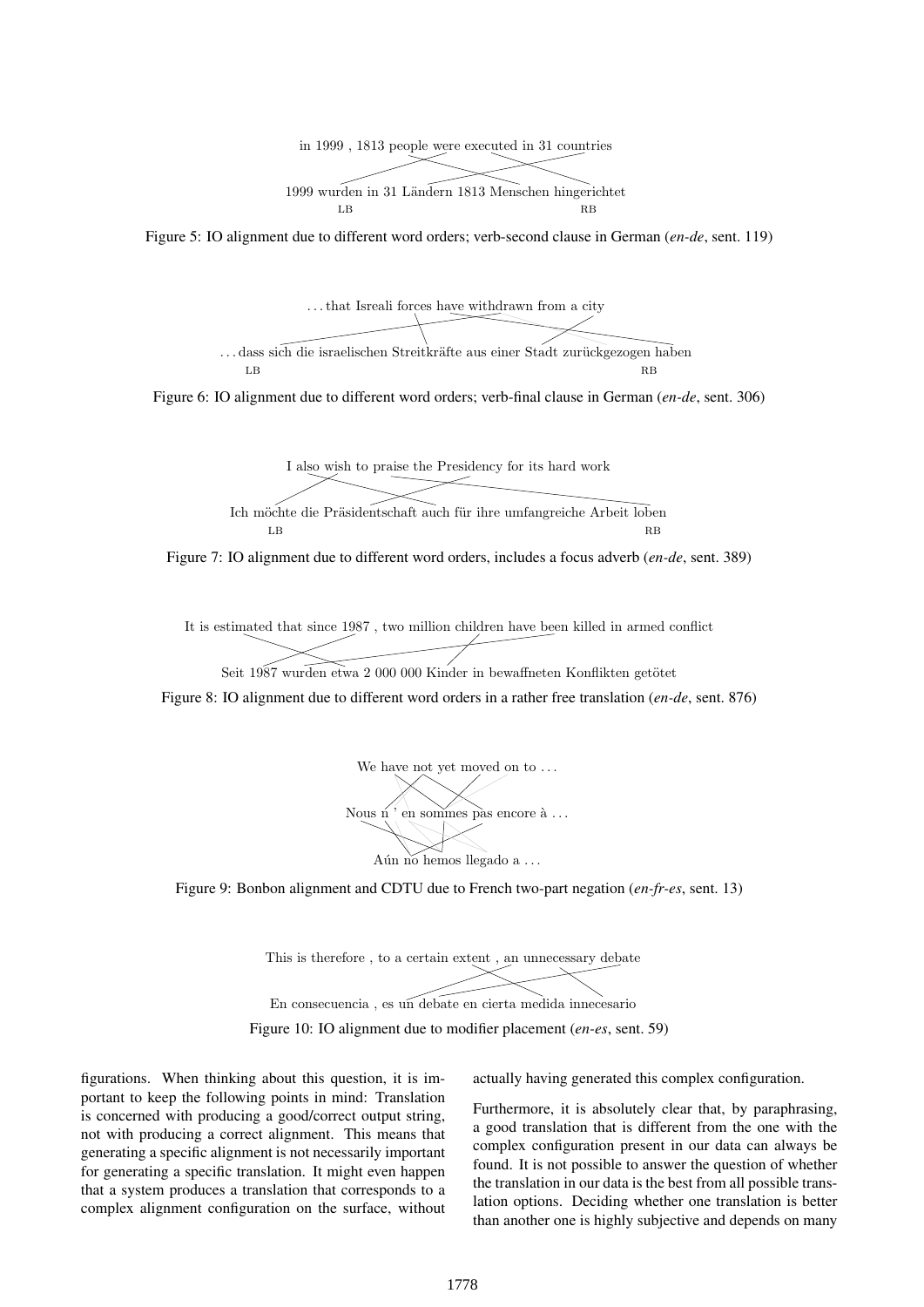factors outside the context of one sentence.

What we argue for is that there exist good translation options that involve complex alignment configurations (category III). As we have found, many of them are fluent and relatively literal translations. A machine translation system should thus not exclude them a priori from the translation search space. This entails the usage of more expressive translation models than those based on 2-SCFG. In particular, when translating from a language with a rather free word order to a language with a rather rigid word order, it seems important to be able to induce IO and IO-DTU alignments: for 40% of the *en-de* complex configurations caused by different word orders of literal TUs, the English word order present in the data is the only possible one when translating the German sentence. If focus and scope considerations are also taken into account, the number will certainly be higher.

For the *en*→*de* direction, we always found a reordered translation alternative without complex configuration (or a focus/scope ambiguity), which is not surprising due to the flexible word order of German. However, as already pointed out before, in a given context, pragmatic constraints can lead to a strong preference of one of the word orders. This can certainly be the one induced by the complex alignment configuration. The same holds for the instances of word order phenomena in the *en-fr-es* data sets: even though a translation with reordered TUs is possible, the other one might be the more canonical one in a certain situation. Thus, even for those language pairs and translation directions, there is reason to investigate more powerful translation models.

It should furthermore be noted that being able to induce the complex configurations is especially of importance if the involved construction is productive. This is certainly the case for the word order phenomena. If a construction is not productive, the translation model can just memorize the non-productive parts as a whole, without being able to induce each TU individually. As an example, consider the English-French bonbon alignments, caused by the French two-part negation and the requirement of an auxiliary verb by the English negation (Figure 9). While the two DTUs are certainly perfectly aligned in terms of the style guides and in terms of lexical translational correspondence, one could argue that an SMT model could memorize all nonor less productive parts, i.e., the negation TU together with the English auxiliary. Combining this with the productive main verbal TU does not involve a bonbon anymore. Such considerations, however, come at the price of a less modular translation model.

For correctly aligned, but relatively free translations, we did not make statements about how essential generating the complex configuration is. The reason is twofold: First, a more literal translation could be produced. Second, in a machine translation system, ideally, free translations are not generated by composing individual translation units, but as larger structures/blocks, since it is only together that they make sense. This means that, in those cases, being able to generate the complex alignment configuration is less important. However, especially if the free translation option involves productive parts, a perfect translation model should of course also be able to generate them.

In the end, experimental evidence will have to show how alignment capacity relates to machine translation quality. The results in Galley and Manning (2010) for Chinese-English translation indicate that more powerful translation models also lead to better translations.

## 5. Conclusion

The work at hand presents an investigation of the complex alignment configurations in existing manually aligned data sets. While some of those configurations are caused by annotation errors or artifacts of a specific annotation style guide, we found that more than half of the complex configurations in the *en-de* data and between 83% and 100% in the *en-fr-es* data sets are correctly aligned. Mostly, especially in the *en-de* data, it is the word order on the clausal level which leads to IO alignments and IO-DTUs. In the *en-fr* and *es-fr* data, the French two-part negation is often involved in CDTUs and bonbon alignments.

Even though the translations generated by the complex alignment configurations certainly do not represent the only translation options, they are correct, often fairly literal translations. Especially if they involve productive constructions, one should not exclude them a priori from the translation search space. This motivates further research in the area of translation modeling beyond phrase-based and context-free grammars.

Our investigation complements previous studies on the empirical alignment capacity of various formalisms. Since a growing number of manually aligned resources are available, e.g. English-Swedish (Holmqvist and Ahrenberg, 2011), English-Dutch (Macken, 2010) and Danish-German (Buch-Kromann et al., 2009) alignments, this study could be extended to other language pairs in the future.

## 6. Acknowledgements

This research was funded by the German Research Foundation as part of the project *Grammar Formalisms beyond Context-Free Grammars and their use for Machine Learning Tasks*.

### 7. References

- Matthias Buch-Kromann, Iørn Korzen, and Henrik Høeg Müller. 2009. Uncovering the lost structure of translations with parallel treebanks. *Copenhagen Studies in Language*, 38:199–224.
- David Chiang. 2007. Hierarchical phrase-based translation. *Computational Linguistics*, 33(2):201–228.
- Michel Galley and Christopher D. Manning. 2010. Accurate non-hierarchical phrase-based translation. In *Human Language Technologies: The 2010 Annual Conference of the North American Chapter of the Association for Computational Linguistics*, pages 966–974.
- João de Almeida Varelas Graça, Joana Paulo Pardal, Luísa Coheur, and Diamantino António Caseiro. 2008a. Building a golden collection of parallel multi-language word alignment. In *Proceedings of the 6th International Conference on Language Resources and Evaluation (LREC'08)*.